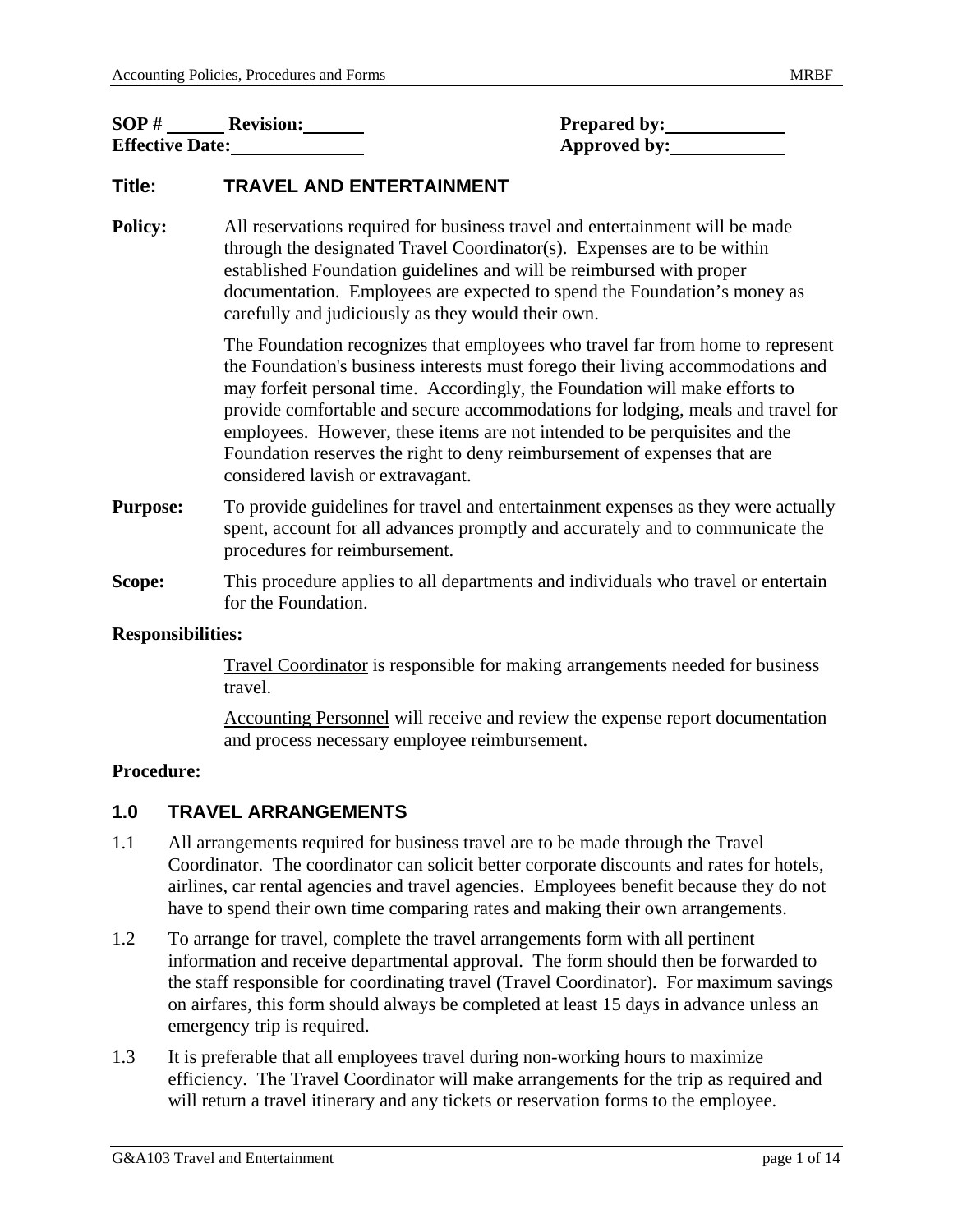1.4 **Cash Advances** - To help ensure accurate and timely expense report preparation and reduce the additional paperwork required to process and track Cash Advances, the Foundation generally discourages cash advances unless special circumstances apply. Employees are encouraged to use credit cards with a grace period to provide float time between incurring the expense and receiving reimbursement from the Foundation.

If an employee requires a cash advance, the amount should be completed on the travel arrangements form with a supporting explanation for the advance. The advance request will then be forwarded to accounting for processing. Travel advances should be no less than \$100 and no more than \$500 (for international travel).

When a cash advance is received, the employee will reduce their expense reimbursement by the amount of the cash advance. In the case where the cash advance exceeds the expenses for the report submitted, the remaining cash must be turned into the accounting department with the expense report. Amounts owed the Foundation cannot be carried forward to future expense reports. Any advance outstanding will be deducted from the employee's paycheck.

1.5 **Direct Billings** - Direct billings to the Foundation from motels, restaurants, etc. are not permitted unless previously authorized.

## **2.0 EXPENSE GUIDELINES**

- 2.1 Air Travel The Travel Coordinator will make airline reservations based on the following criteria:
	- Expediency: Getting the employee to their destination in an expedient way. (Direct flights when possible or connecting flights if necessary for faster flight schedules).
	- Cost: Employees will fly coach class unless extenuating circumstances apply.
	- Air Carrier: An employee's preferred airline can be utilized as long as expediency and cost factors are equal. In most cases, airfare will be directly billed to the Foundation's travel agency account.

 On occasion, employees may have no alternative but to book their own flight. If this is the case, employees must use regularly scheduled airlines and obtain the lowest (discount) fare available. This may mean that employees will fly at times that are not always the most convenient for them.

2.2 Lodging - The travel coordinator will make lodging arrangements based on value, convenience for the traveler and according to what is usual and customary Foundation guide lines.

Whenever multiple employees are traveling to the same location, employees will be required to share accommodations if possible (i.e. male/male or female/female). Lodging accommodations will then be made for double rooms accordingly. If an employee is accompanied by a non-employee such as family or a friend, and therefore requires separate accommodations, the employee will be responsible for payment of any excess lodging accommodations.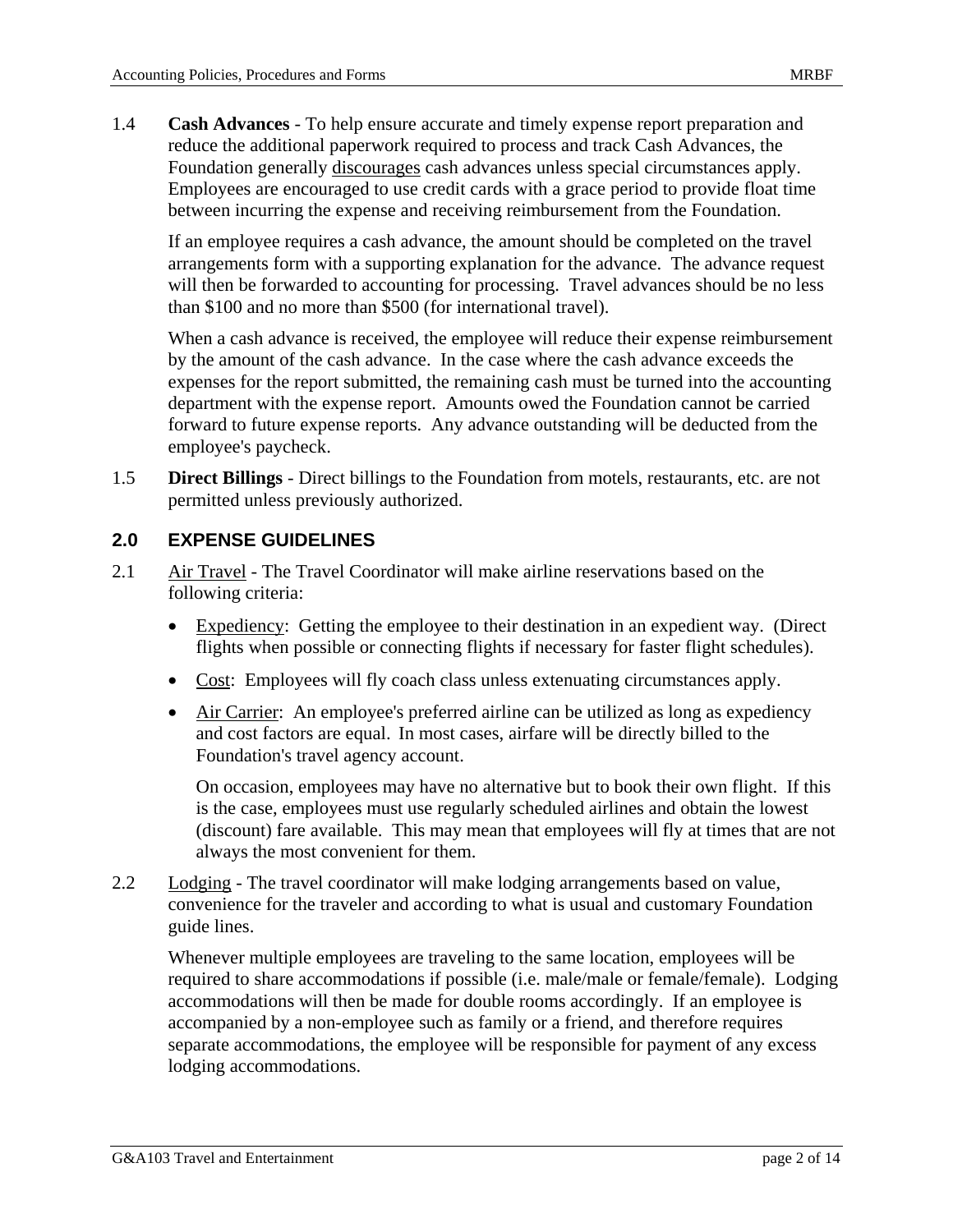2.3 Meals - Employees will generally be responsible for obtaining their own meals while traveling. Meals do not include entertaining guests, which should be itemized as entertainment expenses.

Meals and miscellaneous sundry items will be reimbursed according to the lesser of actual expenses or \$45.00 per day.

Occasionally, an employee may be traveling to a location with a higher than normal cost of living. For theses locations, including foreign travel, an employee can request an increase in the daily per diem rate, but should have it substantiated and authorized prior to departure.

2.4 Car Rentals - Advance arrangements should be made by the Travel Coordinator if a car is required at the destination. Vehicle selection will be based upon the most cost-effective class that satisfies requirements for the employee(s) and any demonstration equipment.

Supplemental auto insurance coverage offered by car rental agencies is to be declined as Liability and Collision coverage is provided by the Foundation's insurance policy.

2.5 Personal Vehicles - An employee required to use their own automobile for business will be reimbursed at the prevailing rate per tax guidelines for per-mile deductions. The employee must provide on the expense report, documentation including dates, miles traveled and purpose of each trip.

The Foundation assumes no responsibility for personal automobiles used for business. Further, any parking or speeding violation is the sole responsibility of the employee.

2.6 Telephone **-** Business-related telephone charges on an itemized lodging receipt and/or telephone charge card should be itemized under telephone expense.

If an employee is out-of-town on business for several days, the employee may make personal telephone calls home, as long as the charges and length of call are reasonable.

- 2.7 Entertainment In order for entertainment to be a valid deductible entertainment expenses it must be an ordinary and necessary expense directly related or associated with the active conduct of business. For tax purposes, it is very important to properly document entertainment expenses and substantiate the following elements:
	- The date.
	- The place (name and location).
	- Description or type of entertainment.
	- The business purpose and the nature of the business benefit expected to be gained by the Foundation.
	- The business relationship to the Foundation of the persons entertained (name, occupation, title, etc.).
- 2.8 Miscellaneous Expenses Any additional business expenses that are not categorized above should be listed under miscellaneous expenses and documented with all pertinent information to substantiate the expense.
- 2.9 Non-Reimbursable Expenses Some expenses are not considered valid business expenses by the Foundation, yet may be incurred for the convenience of the traveling individual.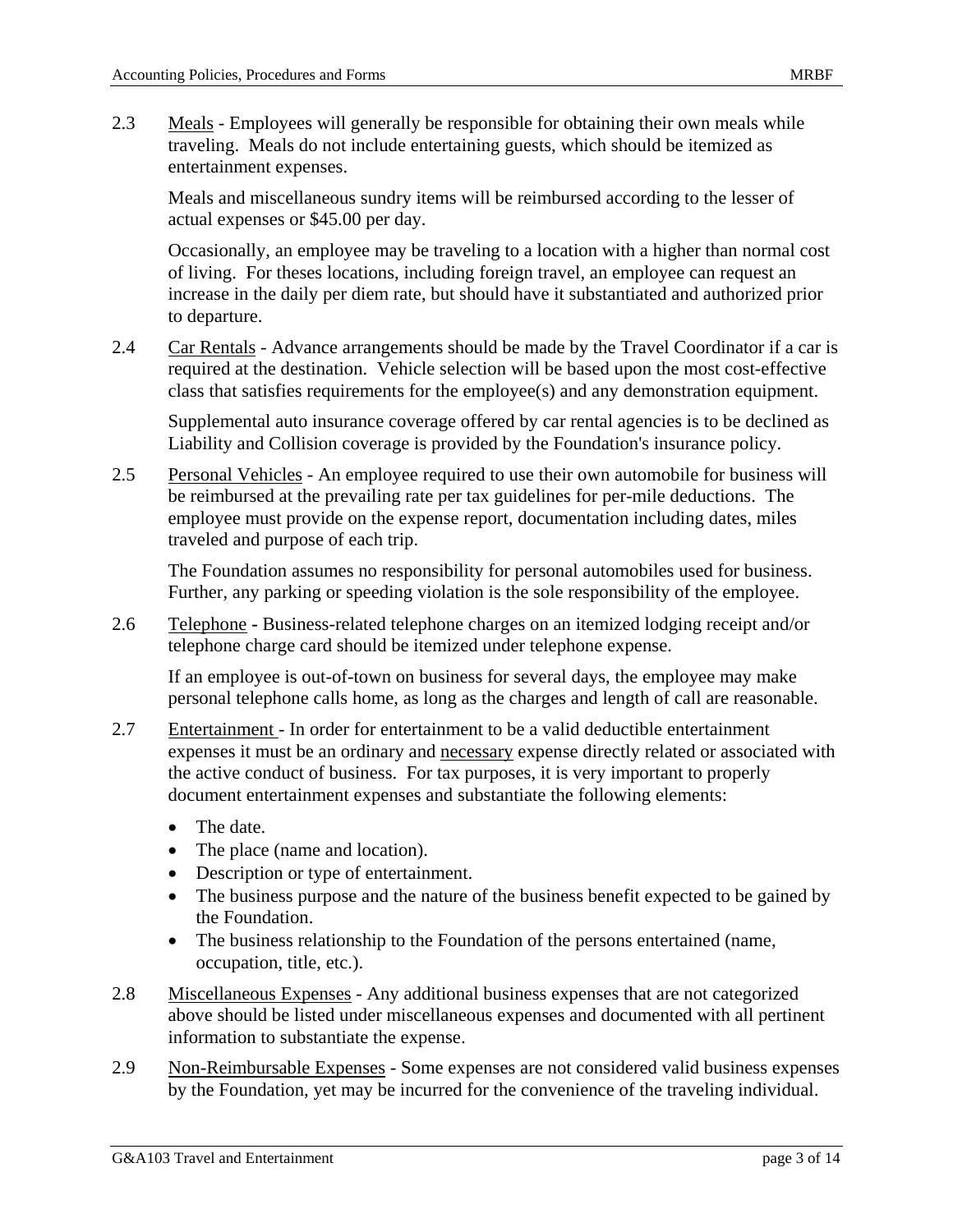Since these are not expenses for the business then they are not reimbursable. (The following can be used as a guide of expenses, which are not reimbursable)

Examples include:

- Airline or travel insurance
- Airline or travel lounge clubs
- Shoe shine or Dry-cleaning (except for extended travel beyond 5 days)
- Movies or personal entertainment
- Books, magazines or newspapers
- Theft or loss of personal property
- Doctor bills, prescriptions, or other medical services
- Parking tickets, traffic tickets or Car towing if illegally parked
- Health club memberships
- Baby sitter or Pet care fees
- Barbers and Hairdressers

# **3.0 EXPENSE REPORT PREPARATION AND REIMBURSEMENT**

3.1 All business travel and entertainment expenditures incurred by employees of the Foundation are reimbursed through the use of the. Expense reports should be completed and turned in within two (2) weeks of return or incurrence of expenses.

Expense report forms must be filled out and totaled completely. Use the appropriate headings and total on a daily basis. Required receipts for items charged must be attached to the report. Any questions regarding completion of the report should be directed to the employee's supervisor or the accounting department.

3.2 Upon completion, the expense report along with all attachments should be turned into the employee's supervisor for approval. After approval, the expense report is submitted to the accounting department for processing and reimbursement. In order to expedite reimbursement, the employee should ensure that the report is completed properly, required documentation is attached, proper authorization is obtained, and any unusual items properly explained and documented.

Authorized expense reports will be reimbursed by a Foundation check, normally within two or three weeks after receipt by the accounting department.